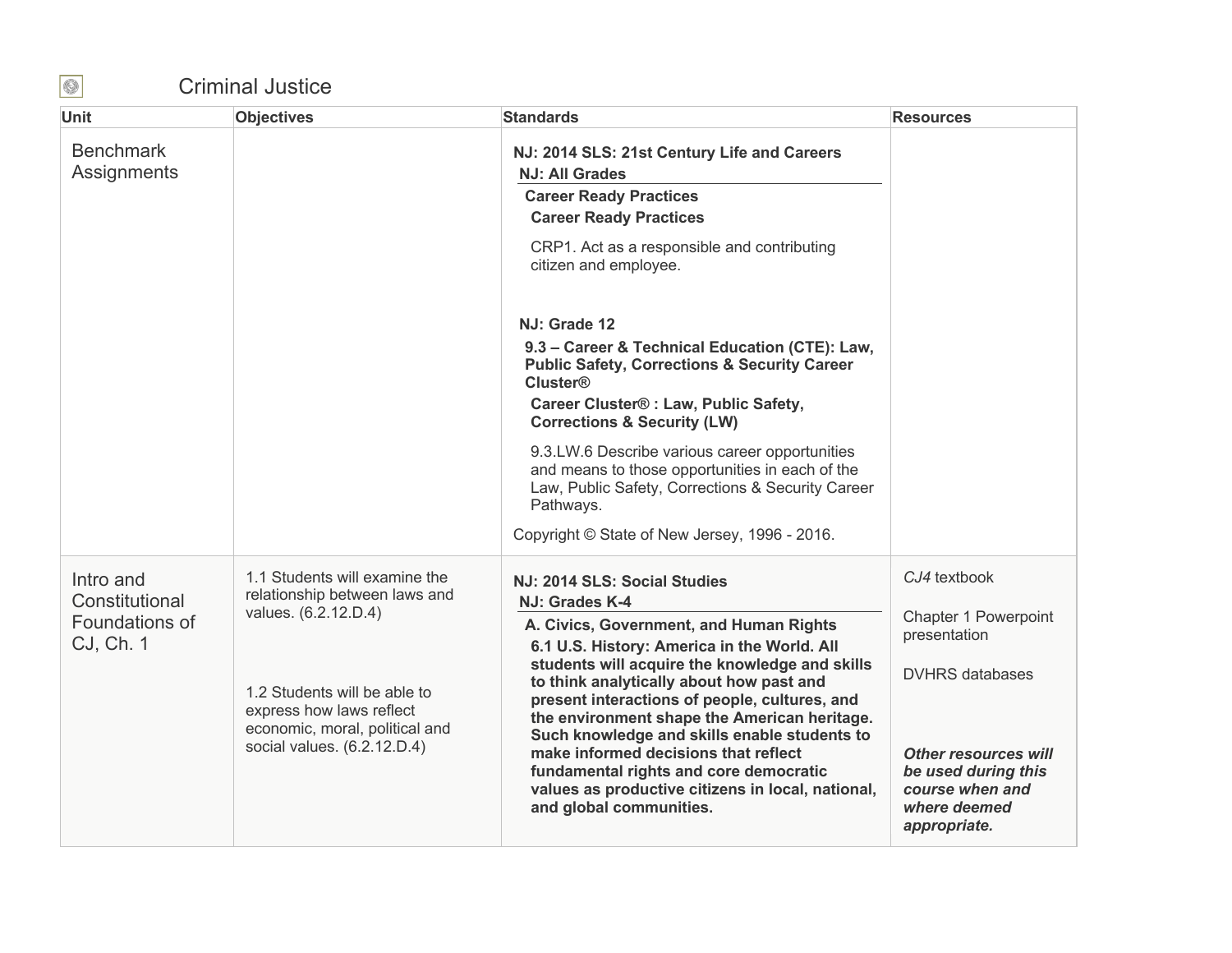| Criminology - Ch.<br>2 | <b>Students will understand how</b><br>different CJ theories relate to<br>crime<br>Students will understand the<br><b>Broken Windows theory</b><br>Students will portray knowledge<br>and key concepts of the main<br>idea of criminology<br><b>Students will understand how</b><br>drugs and hormones play a role<br>in crime<br><b>Students will discover how</b><br>repeat victimization occurs | NJ: 2014 SLS: 21st Century Life and Careers<br>NJ: Grade 12<br>9.3 - Career & Technical Education (CTE): Law,<br><b>Public Safety, Corrections &amp; Security Career</b><br><b>Cluster®</b><br><b>Law Enforcement Services (LW-ENF)</b><br>9.3.LW-ENF.14 Describe the behavioral<br>symptoms of drug use and the inherent dangers<br>associated with handling dangerous drugs.<br><b>Security &amp; Protective Services (LW-SEC)</b><br>9.3.LW-SEC.9 Evaluate the application and<br>relevance of crime prevention concepts and<br>security assessments to security and protective<br>services functions.<br>Copyright © State of New Jersey, 1996 - 2016. | CJ4 textbook<br><b>Chapter 2 Powerpoint</b><br>presentation<br>Youtube.com videos<br>Manhunt: Unabomber<br>video series |
|------------------------|----------------------------------------------------------------------------------------------------------------------------------------------------------------------------------------------------------------------------------------------------------------------------------------------------------------------------------------------------------------------------------------------------|------------------------------------------------------------------------------------------------------------------------------------------------------------------------------------------------------------------------------------------------------------------------------------------------------------------------------------------------------------------------------------------------------------------------------------------------------------------------------------------------------------------------------------------------------------------------------------------------------------------------------------------------------------|-------------------------------------------------------------------------------------------------------------------------|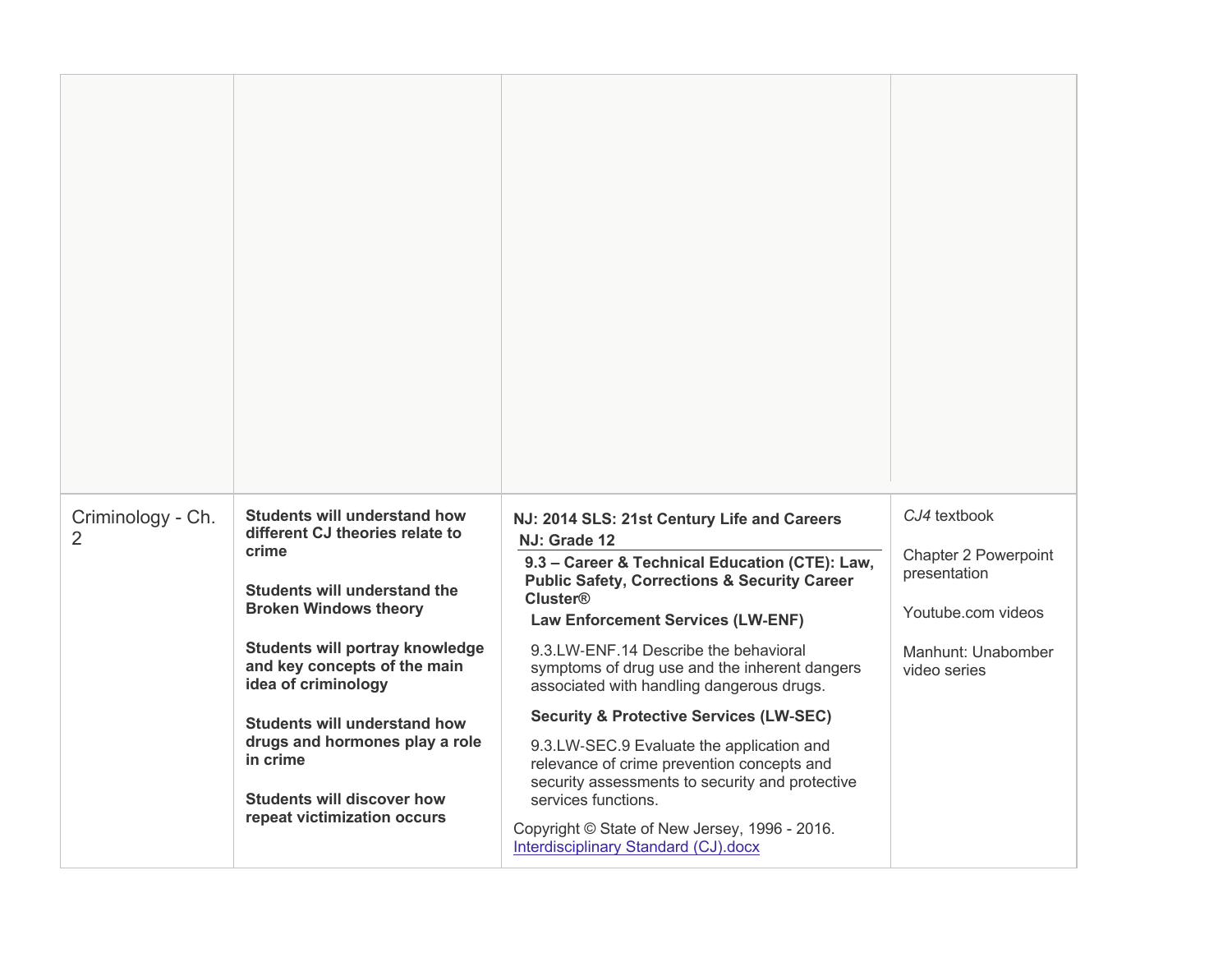| Crime - Ch. 3    | 2.1 Students will demonstrate the<br>ability to recall the definitions of the<br>major types of crimes and the<br>necessary elements of a<br>crime. (6.2.12.C.4)<br>2.2 Students will be able to<br>evaluate the seriousness of various<br>types of crimes. (6.2.12.A.2)                                                                                                                                                                            | NJ: 2014 SLS: 21st Century Life and Careers<br>NJ: Grade 12<br>9.3 - Career & Technical Education (CTE): Law,<br><b>Public Safety, Corrections &amp; Security Career</b><br><b>Cluster®</b><br>Career Cluster® : Law, Public Safety,<br><b>Corrections &amp; Security (LW)</b><br>9.3.LW.5 Analyze the various laws, ordinances,<br>regulations and organizational rules that apply to<br>careers in law, public safety, corrections and<br>security.<br>Copyright © State of New Jersey, 1996 - 2016.                                                                                                                                                                                                                                                                                                                                                                                                                                                                        | CJ4 textbook<br>Chapter 3 Powerpoint<br>presentation<br>Manhunt: Unabomber<br>series<br>Youtube.com videos<br>Interdisciplinary<br>Standard (CJ).docx |
|------------------|-----------------------------------------------------------------------------------------------------------------------------------------------------------------------------------------------------------------------------------------------------------------------------------------------------------------------------------------------------------------------------------------------------------------------------------------------------|-------------------------------------------------------------------------------------------------------------------------------------------------------------------------------------------------------------------------------------------------------------------------------------------------------------------------------------------------------------------------------------------------------------------------------------------------------------------------------------------------------------------------------------------------------------------------------------------------------------------------------------------------------------------------------------------------------------------------------------------------------------------------------------------------------------------------------------------------------------------------------------------------------------------------------------------------------------------------------|-------------------------------------------------------------------------------------------------------------------------------------------------------|
| Police Ch. 4/5/6 | Students will understand the day<br>to day operations of a police<br>officer<br>Students will research the<br>different levels of law<br>enforcement<br><b>Students will understand how</b><br>discretion is used in everyday<br>policing<br><b>Students will understand how</b><br>the 4th amendment works in<br>conjunction with police work<br><b>Students will understand how</b><br>the 4th and 5th Amendments<br>play a role in polling today | NJ: 2014 SLS: 21st Century Life and Careers<br>NJ: Grade 12<br>9.3 - Career & Technical Education (CTE): Law,<br><b>Public Safety, Corrections &amp; Security Career</b><br><b>Cluster®</b><br>Career Cluster® : Law, Public Safety,<br><b>Corrections &amp; Security (LW)</b><br>9.3.LW.1 Analyze the nature and scope of the<br>Law, Public Safety, Corrections & Security Career<br>Cluster and the role law, public safety, corrections<br>and security play in society and the economy.<br>9.3.LW.2 Formulate ideas, proposals and<br>solutions to ensure effective and efficient delivery<br>of law, public safety, corrections and/or security<br>services.<br>9.3.LW.6 Describe various career opportunities<br>and means to those opportunities in each of the<br>Law, Public Safety, Corrections & Security Career<br>Pathways.<br><b>Law Enforcement Services (LW-ENF)</b><br>9.3.LW-ENF.1 Demonstrate effective<br>communication skills (e.g., writing, speaking, | CJ4 textbook<br>Chapter 4/5/6<br>Powerpoint<br>presentation<br>Youtube.com videos<br>Manhunt: Unabomber<br>series                                     |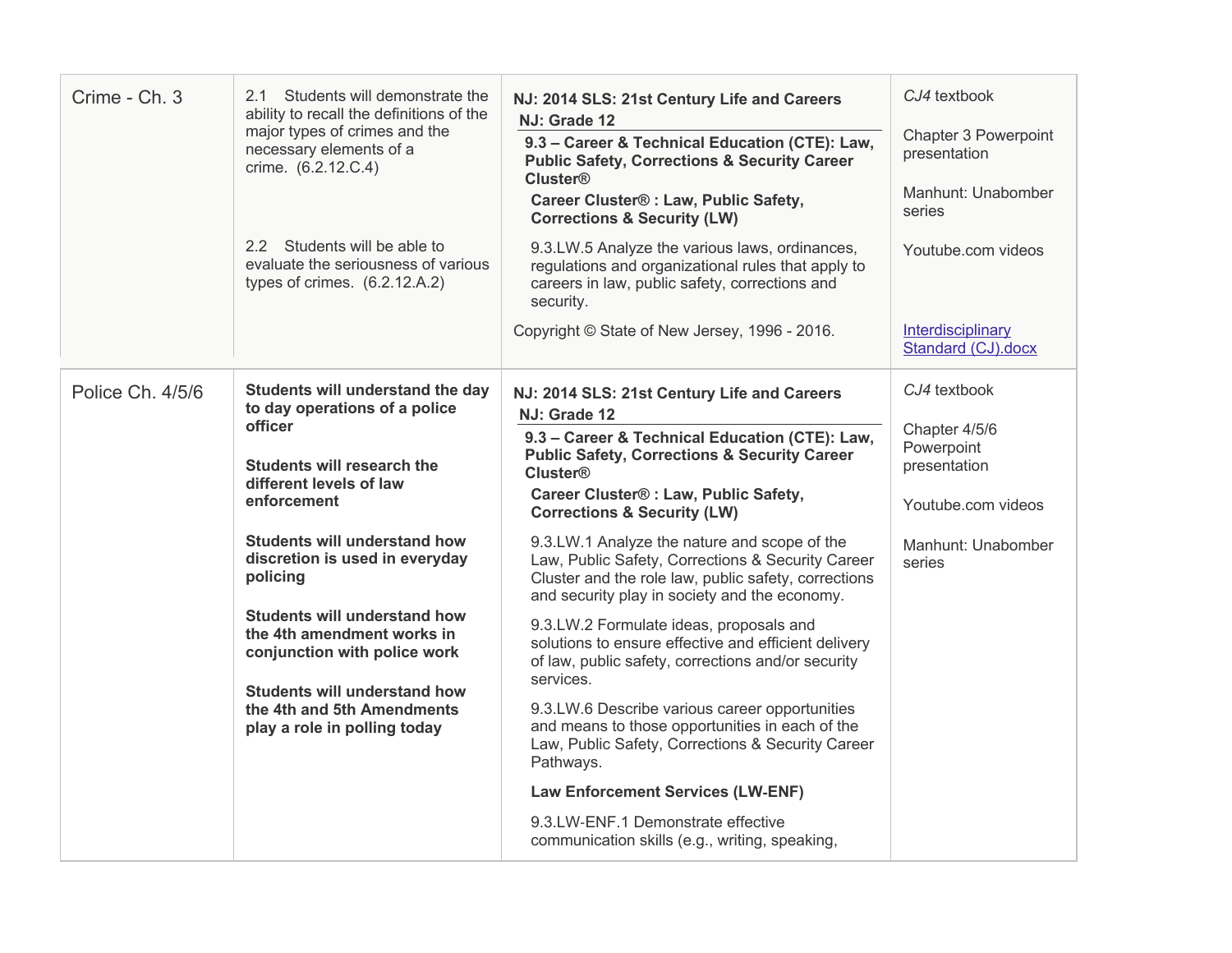|                                            |                                        | listening and nonverbal communication) required<br>in law enforcement.                                                                                                       |                                           |
|--------------------------------------------|----------------------------------------|------------------------------------------------------------------------------------------------------------------------------------------------------------------------------|-------------------------------------------|
|                                            |                                        | 9.3.LW-ENF.4 Model behaviors that exhibit<br>integrity and commitment to a code of conduct and<br>ethics for law enforcement professionals.                                  |                                           |
|                                            |                                        | 9.3.LW-ENF.5 Analyze the impact of federal, state<br>and local laws on law enforcement procedures.                                                                           |                                           |
|                                            |                                        | 9.3.LW-ENF.6 Execute established procedures to<br>avoid the violation of the rights guaranteed by the<br>Fourth, Fifth, Sixth and Fourteenth Amendments.                     |                                           |
|                                            |                                        | 9.3.LW-ENF.7 Manage crime and loss prevention<br>programs in collaboration with the community.                                                                               |                                           |
|                                            |                                        | 9.3.LW-ENF.10 Demonstrate the routine day-to-<br>day tasks conducted by various law enforcement<br>agencies.                                                                 |                                           |
|                                            |                                        | 9.3.LW-ENF.11 Describe law enforcement<br>protocols and procedures designed to handle<br>incidents related to homeland security, terrorism<br>and other disaster situations. |                                           |
|                                            |                                        | 9.3.LW-ENF.12 Demonstrate the procedures to<br>properly protect, document and process the crime<br>scene and all related evidence.                                           |                                           |
|                                            |                                        | <b>Legal Services (LW-LEG)</b>                                                                                                                                               |                                           |
|                                            |                                        | 9.3.LW-LEG.5 Analyze the role forensics plays in<br>preventing and solving crimes.                                                                                           |                                           |
|                                            |                                        | Copyright © State of New Jersey, 1996 - 2016.<br><b>Interdisciplinary Standard (CJ).docx</b>                                                                                 |                                           |
| <b>Courts and Trial</b><br>Procedure - Ch. | SWBAT:                                 | NJ: 2014 SLS: 21st Century Life and Careers<br>NJ: Grade 12                                                                                                                  | CJ4 textbook                              |
| 7/8 (Week 31, 3<br>Weeks)                  | 1. explain the different types of law. | 9.3 - Career & Technical Education (CTE): Law,<br><b>Public Safety, Corrections &amp; Security Career</b><br><b>Cluster®</b><br><b>Legal Services (LW-LEG)</b>               | Chapter 7/8<br>Powerpoint<br>presentation |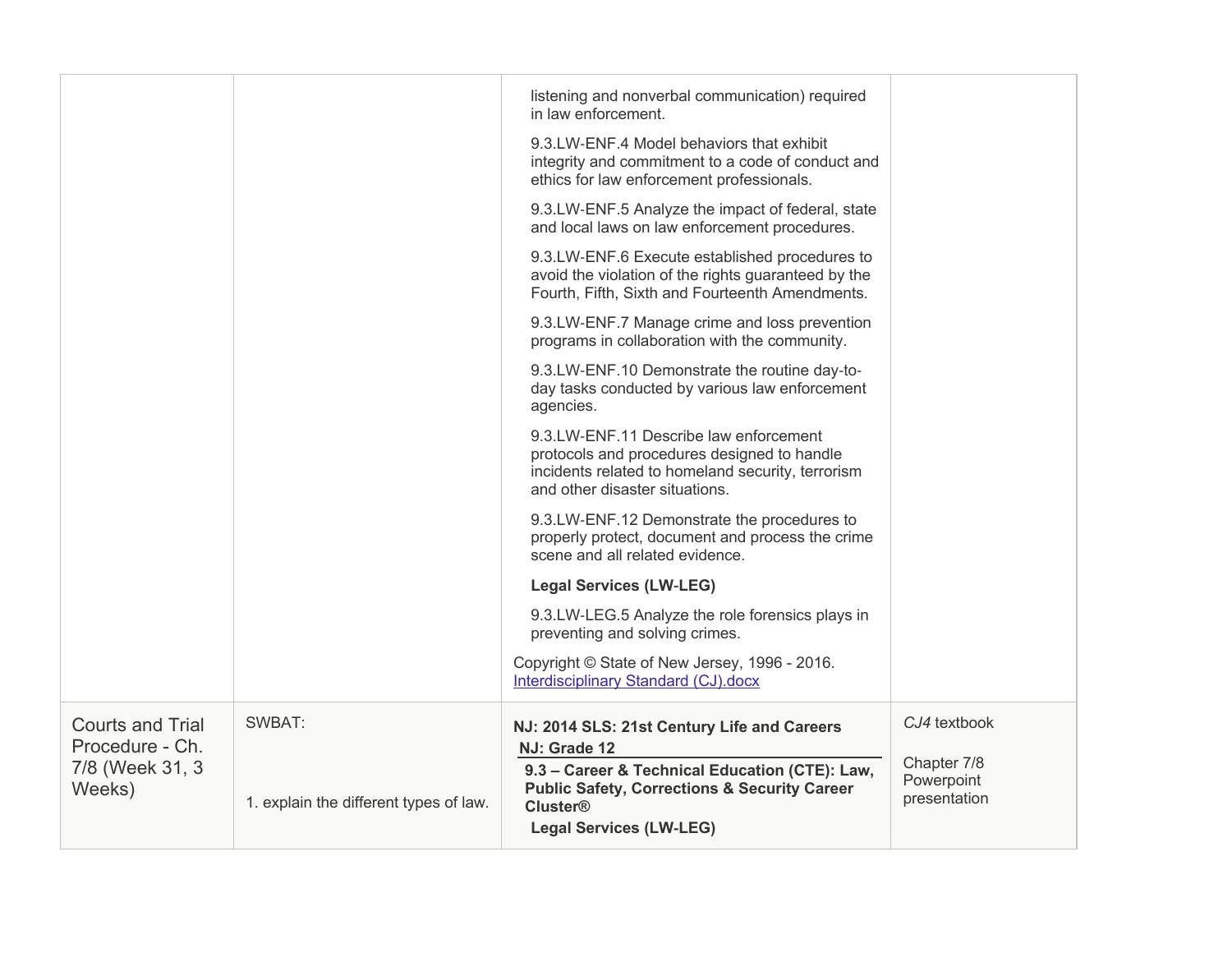|                                               | 2. describe the elements of crime.<br>3. explain key excuse and    | 9.3.LW-LEG.2 Interpret nonverbal communication<br>cues in order to discern facts from fabrication.<br>9.3.LW-LEG.6 Use legal terminology to<br>communicate within the legal services community.<br>9.3.LW-LEG.7 Compare and contrast different<br>career fields in the legal services. | Youtube.com videos<br>Manhunt: Unabomber<br>series<br>12 Angry Men movie |
|-----------------------------------------------|--------------------------------------------------------------------|----------------------------------------------------------------------------------------------------------------------------------------------------------------------------------------------------------------------------------------------------------------------------------------|--------------------------------------------------------------------------|
|                                               | justification defenses.                                            | 9.3.LW-LEG.8 Analyze the influence of the three<br>branches of the U.S. Government (judicial,<br>legislative and executive) on the legal services.                                                                                                                                     |                                                                          |
|                                               | 4. explain insanity defenses.                                      | 9.3.LW-LEG.9 Analyze the impact of the Fourth,<br>Fifth, Sixth and Fourteenth Amendments on the<br>provision of legal services.                                                                                                                                                        |                                                                          |
|                                               |                                                                    | Copyright © State of New Jersey, 1996 - 2016.<br>Interdisciplinary Standard (CJ).docx                                                                                                                                                                                                  |                                                                          |
| Sentencing and<br>Death Penalty -<br>Ch. 9/10 | 1. Identify the five goals of<br>sentencing.                       | NJ: 2014 SLS: 21st Century Life and Careers<br>NJ: Grade 12<br>9.3 - Career & Technical Education (CTE): Law,<br><b>Public Safety, Corrections &amp; Security Career</b>                                                                                                               | CJ4 textbook<br>Chapter 9/10<br>Powerpoint                               |
|                                               | 2. Explain the difference between<br>indeterminate and determinate | <b>Cluster®</b><br><b>Correction Services (LW-COR)</b>                                                                                                                                                                                                                                 | presentation<br>Youtube.com videos                                       |
|                                               | sentencing.                                                        | 9.3.LW-COR.2 Demonstrate leadership roles,<br>responsibilities and collaboration in correctional<br>environments.                                                                                                                                                                      | Manhunt: Unabomber<br>series                                             |
|                                               | 3. Explain arguments for and<br>against the death penalty.         | 9.3.LW-COR.3 Analyze the impact of federal,<br>state and local laws on correctional facilities.                                                                                                                                                                                        |                                                                          |
|                                               |                                                                    | 9.3.LW-COR.11 Analyze the impact of the Fourth,<br>Fifth, Sixth and Fourteenth Amendments in the<br>correction services environment.                                                                                                                                                   |                                                                          |
|                                               | 4.                                                                 | <b>Legal Services (LW-LEG)</b>                                                                                                                                                                                                                                                         |                                                                          |
|                                               |                                                                    | 9.3.LW-LEG.1 Demonstrate effective<br>communication skills (e.g., writing, speaking,<br>listening and nonverbal communication) in the<br>legal services environment.                                                                                                                   |                                                                          |
|                                               |                                                                    |                                                                                                                                                                                                                                                                                        |                                                                          |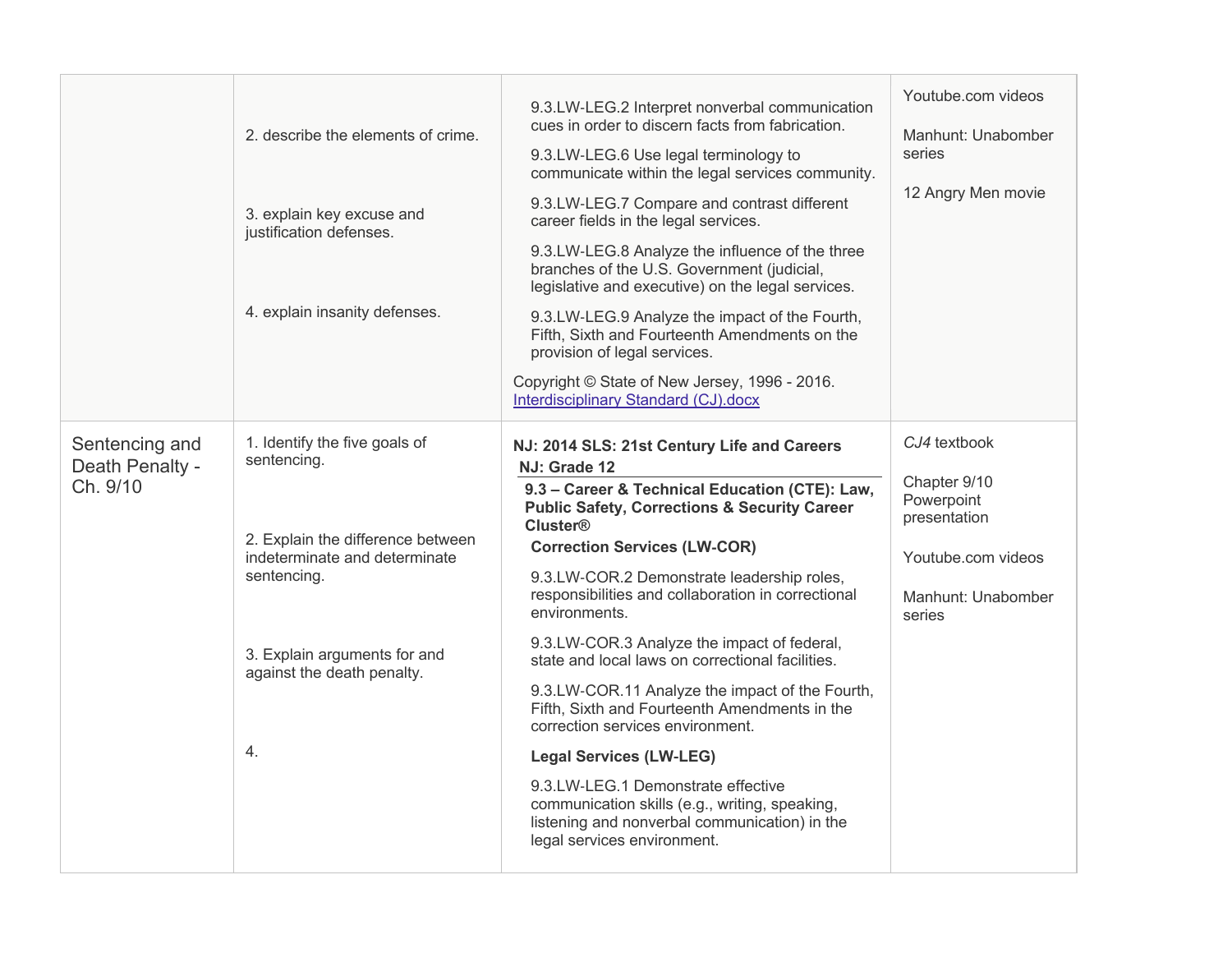|                                 |                                                                                                                                                                                                                                                 | Copyright © State of New Jersey, 1996 - 2016.<br>Interdisciplinary Standard (CJ).docx                                                                                                                                                                                                                                                                                                                                                                                                                                                                                                                                                                                                                                                                                                                                                                                                                                                                                                                                                                                                                                                                                                                                                                           |                                                                                                                      |
|---------------------------------|-------------------------------------------------------------------------------------------------------------------------------------------------------------------------------------------------------------------------------------------------|-----------------------------------------------------------------------------------------------------------------------------------------------------------------------------------------------------------------------------------------------------------------------------------------------------------------------------------------------------------------------------------------------------------------------------------------------------------------------------------------------------------------------------------------------------------------------------------------------------------------------------------------------------------------------------------------------------------------------------------------------------------------------------------------------------------------------------------------------------------------------------------------------------------------------------------------------------------------------------------------------------------------------------------------------------------------------------------------------------------------------------------------------------------------------------------------------------------------------------------------------------------------|----------------------------------------------------------------------------------------------------------------------|
| Corrections - Ch.<br>11, 12, 13 | 3.1<br>Students will evaluate the<br>current state of the American<br>prison system. $(6.2.12.B.2)$<br>3.2<br>Students will form their<br>own opinion on the validity of the<br>death penalty in the present day<br>United States. (6.2.12.B.2) | NJ: 2014 SLS: 21st Century Life and Careers<br>NJ: Grade 12<br>9.3 - Career & Technical Education (CTE): Law,<br><b>Public Safety, Corrections &amp; Security Career</b><br><b>Cluster®</b><br><b>Correction Services (LW-COR)</b><br>9.3.LW-COR.1 Evaluate the correctional<br>environment for signs of potential problems and/or<br>danger.<br>9.3.LW-COR.3 Analyze the impact of federal,<br>state and local laws on correctional facilities.<br>9.3.LW-COR.6 Compare and contrast different<br>career fields in the correction services.<br>9.3.LW-COR.7 Demonstrate effective<br>communication skills (e.g., writing, speaking,<br>active listening and nonverbal communication) in<br>the correctional environment.<br>9.3.LW-COR.11 Analyze the impact of the Fourth,<br>Fifth, Sixth and Fourteenth Amendments in the<br>correction services environment.<br>9.3.LW-COR.12 Apply the ethical and legal<br>responsibilities of correctional staff to various<br>situations in the correction services environment.<br>9.3.LW-COR.13 Describe the knowledge and<br>technical skills needed to carry out the day-to-day<br>operations at a correctional facility.<br>Copyright © State of New Jersey, 1996 - 2016.<br>Interdisciplinary Standard (CJ).docx | CJ4 textbook<br>Chapter 11/12/13<br>Powerpoint<br>presentation<br>Youtube.com videos<br>Manhunt: Unabomber<br>series |
| Special Issues -<br>Ch. 14      | Students will portray knowledge of<br>the criminal justice system via                                                                                                                                                                           | NJ: 2014 SLS: 21st Century Life and Careers<br>NJ: Grade 12                                                                                                                                                                                                                                                                                                                                                                                                                                                                                                                                                                                                                                                                                                                                                                                                                                                                                                                                                                                                                                                                                                                                                                                                     | CJ4 textbook                                                                                                         |